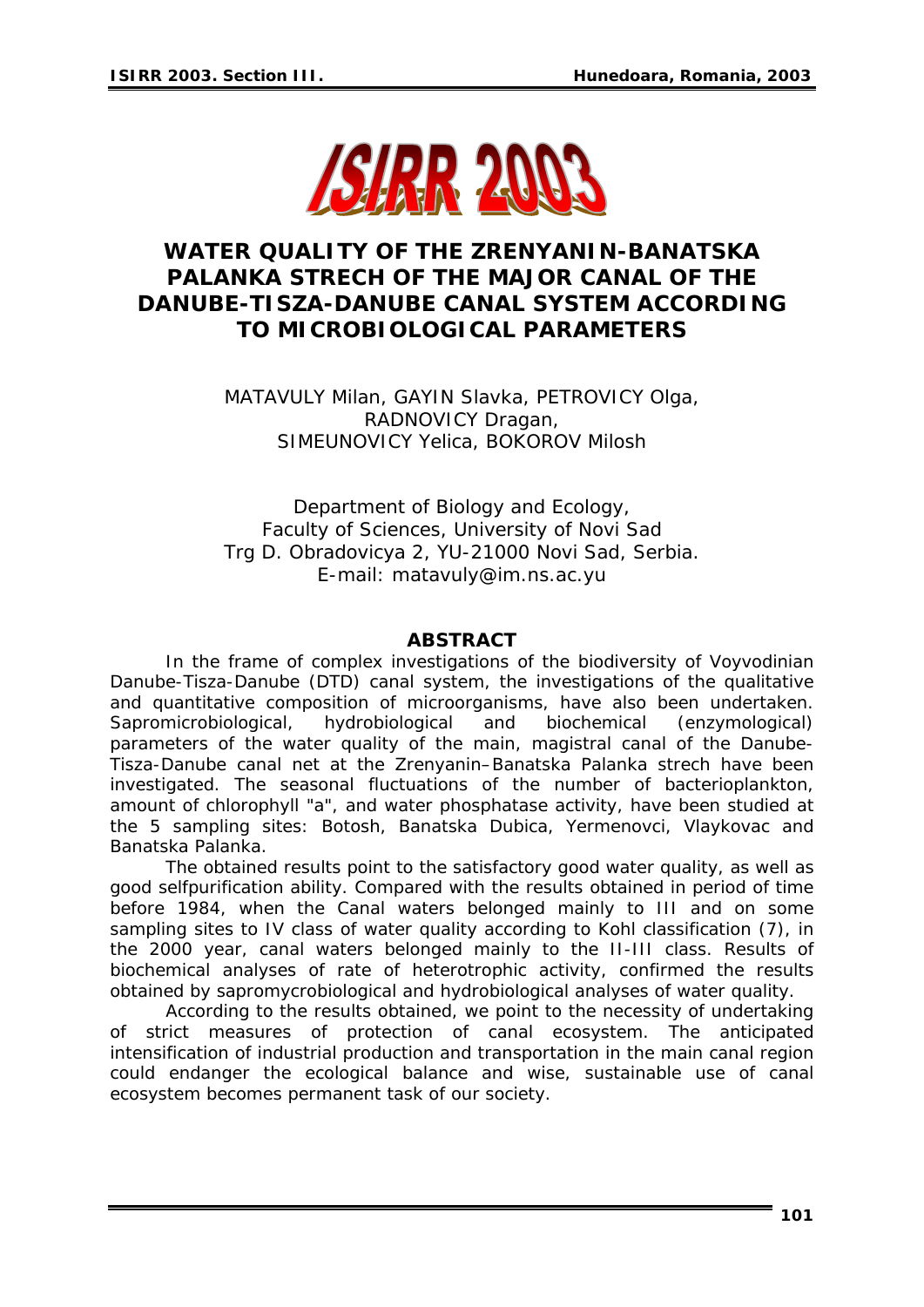### **1. INTRODUCTION**

The main net of the irrigation and transportation Danube-Tisza-Danube (DTD) canal system in the northern Serbian Voyvodina province of the length of about 1000 km consists of interconnected artificial canals and watercourses which, being regulated, have lost some of their original natural properties, and are being under the permanent anthropogenic influence. This canal net has been of the great significance for the region, first of all for an agricultural artificial irrigation, for transportation too, and also for fish culture and water supply under the condition of satisfactory quality of water.

Since in the Canal riparian zone numerous settlements and industrial centers are situated, and also the agricultural production is being more and more intensive, the DTD canal water quality depends primarily on the degree of wastewater purification, not only in our country, but also in the states upstream of the river Danube, the river Tisza (Tisa, Theiss) and other smaller watercourses (Begey, Tamish, Brzava, Moravica, Karash, etc.) coming from the neighbouring Romania.

Considering the fact that a small percentage of regional wastewater has been treated before discharging into canal water as a recipient, and since the canal water turbulence and flow rate are almost irrelevant as a selfpurification factors, rather high water saprobity degree has been found (3, 11, 13), especially at the certain sections. Awareness of the importance of solving the problems of canal water pollution forced the regional water authorities to undertake numerous measures in order to improve a condition of surface waters in general, and especially in the regions where the water selfpurification has a reduced natural capacity. Since fourteen years ago a condition of canal waters of the Zrenyanin-Banatska Palanka section was very bad with a very low quality of water, the aim of our investigations was to determine a recent quality of water of the same object in order to compare the condition before and after all measures undertaken for the protection and conservation of natural surface watercourses of DTD system.

### **2. MATERIAL AND METHODS**

During the course of four seasons (seasons order given at the figures: winter, spring, summer, autumn) of the 2000, water sampling was done at the sites: Botosh (Botoš), downstream of the lock of canal; Banatska Dubica, downstream of the river Brzava mouth; Yermenovci (Jermenovci), at the Yermenovci–Yanoshik bridge; Vlaykovac (Vlajkovac) - railway bridge, and Banatska Palanka, upstream of the point where the canal empties into the river Danube.

The samples for microbiological analyses were taken from the middle of the watercourse from the 1 m depth. Viable organotrophic (heterotrophic) bacteria count was determined on nutrient (Torlak, Belgrade) agar. The facultative oligotrophic bacteria count as well as the number of physiological groups of bacteria (proteolytic, lipolytic,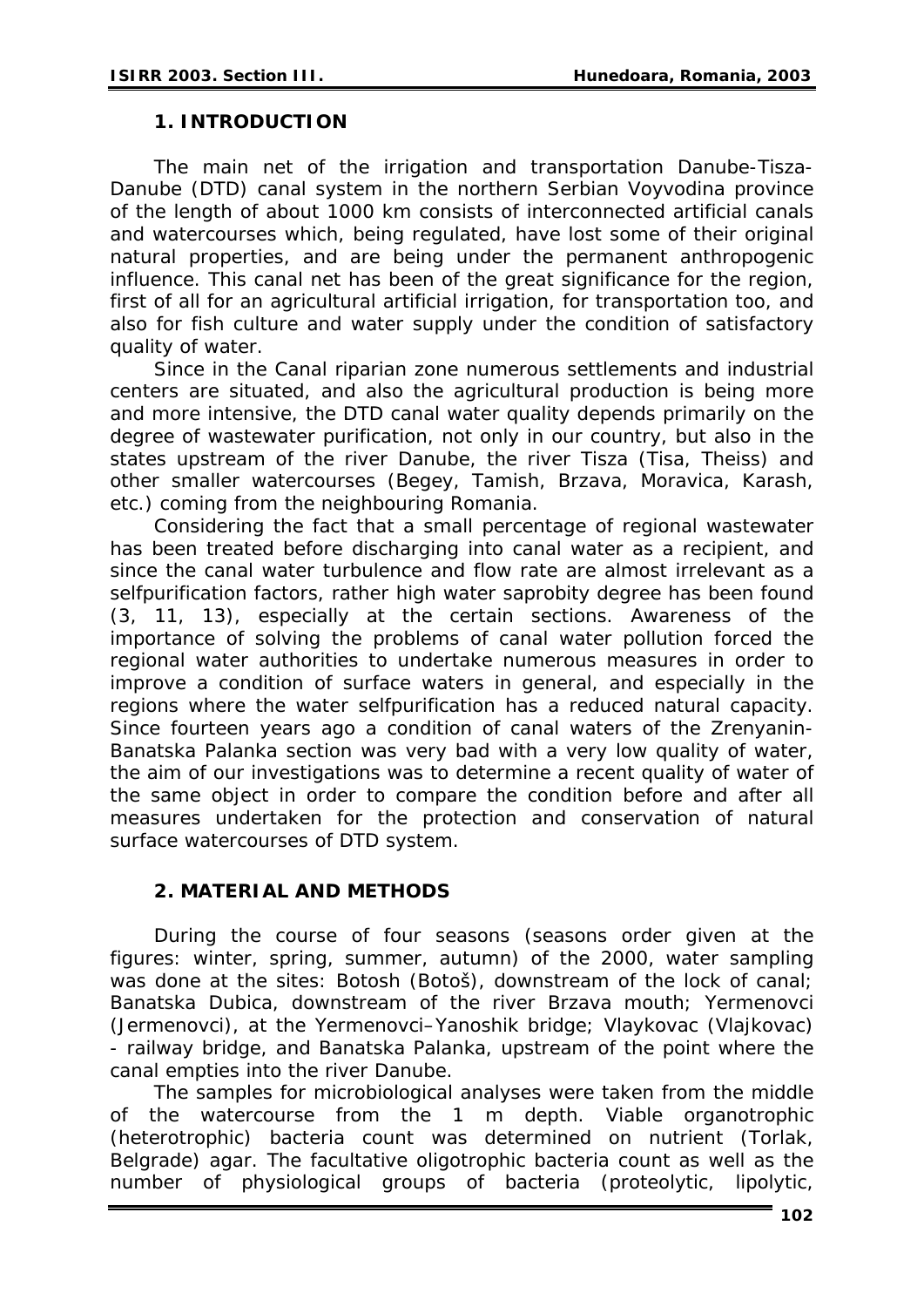saccharolytic) was determined as described in Petrovicy *et a.l*'s manual  $(13).$ 

Water phosphatase activity was determined in original, untreated water sample on p-Nitrophenylphosphate as a substrate according to modified method of Flint and Hopton (5), as described earlier (2, 8, 9).

The water quality estimation was carried out according to Kohl's classification (6), based on the number of heterotrophic bacteria, and also according to the water phosphatase activity level (8).

Chlorophyll *a* concentration was determined according to standard method (9) and used for the water trophic level according to Felföldy (3).

### **3. RESULTS AND DISCUSSION**

Results of microbiological analysis of water of Zrenyanin–Banatska Palanka strech of DTD canal system in the course of 2000 point to characteristic variations of qualitative and quantitative composition of microbial population between different sampling sites, as well as depending on season at the same locality.

According to the quantitative composition of heterotrophic bacterioplankton shown (Fig. 1) in the course of 2000, canal water had relatively even quality belonging to slightly polluted waters - II class according to Kohl (7), with a few exceptions. One of them was Vlaykovac locality where water quality in the spring season belonged to the category of polluted - III class according to Kohl (7), and another was Banatska Palanka locality with water quality belonging to the slightly polluted (II-III class) category of waters.



 *Figure 1. DTD Canal water quality estimation according to organotrophic bacteria number (Sampling sites: 1 – Botosh, 2 – Banatska Dubica, 3 – Yermenovci, 4 – Vlaykovac, 5 – Banatska Palanka)*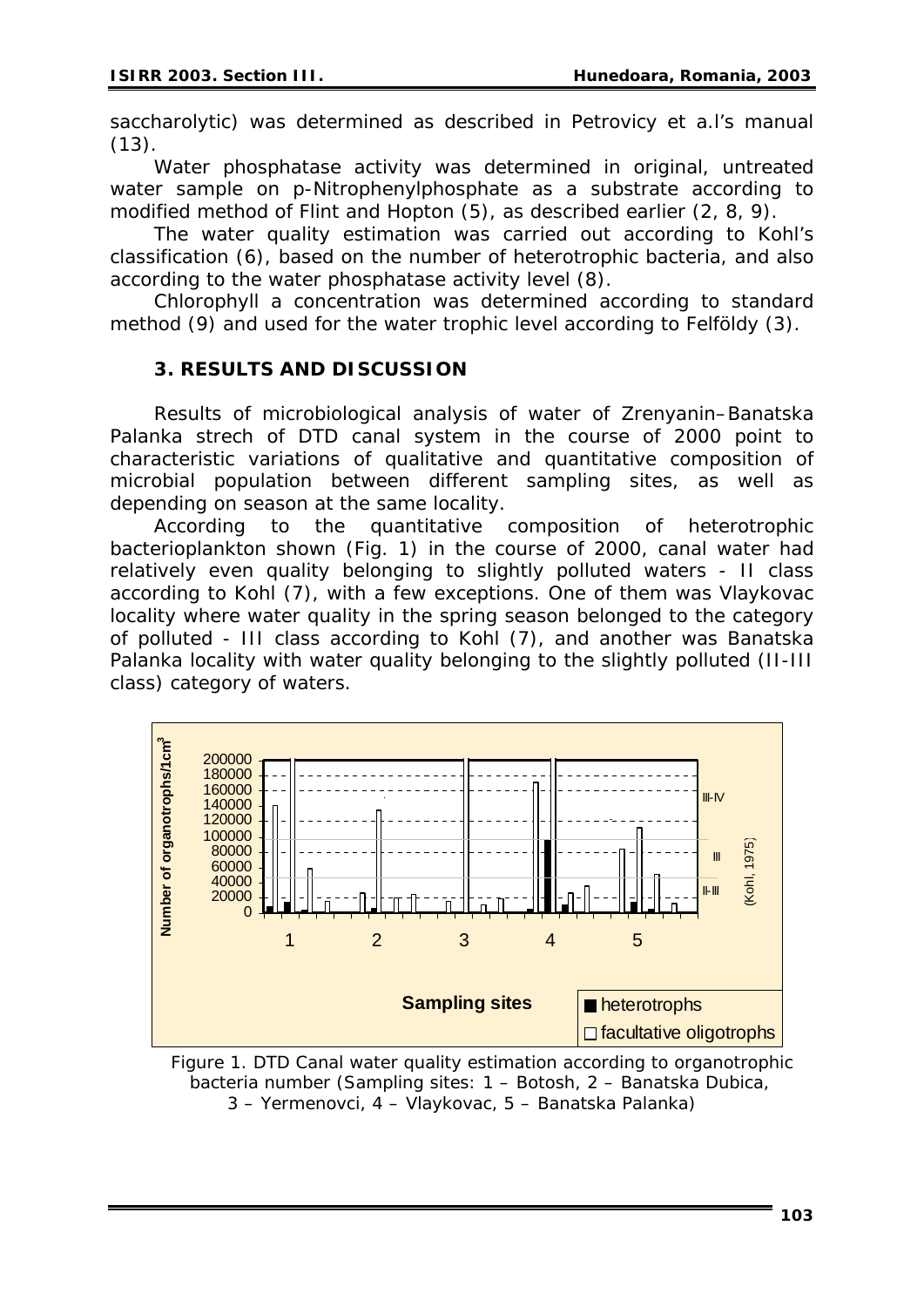The abundance of facultative oligotrophic microflora was in all cases greater than the number of heterotrophic bacteria, revealing the dominance of autochthonous microflora. The ratio between facultative oligotrophic and heterotrophic bacteria number ranged between 2.5 and 177.5. This fact was a good indication of an outstanding regenerative power of these watercourses, what was revealed by positive changes considering water quality, when compared with the water condition 1984 [6].

 Considering the abundance of bacteria belonging to different physiological groups (Tab. 1), relatively low number during 2000 and at all investigated localities was recorded, consequently the investigated canal water was slightly and relatively evenly loaded by organic matter differing in chemical composition. Only slightly higher count of lipolytic bacteria was noted, pointing to the slight prevalence of pollutants of fatty nature. Follow number of naphta-degrading and phenol-degrading bacteria indicating increased pollution by this kind of pollutants, especially at the lowest section of canal, just before empting water into the river Danube. The relatively low number of mold particles point to the low amount of organic pollutants in investigated waters (Tab. 1).

| Sampling<br>sites          | Season      | Physiological groups of microorganisms |      |       |       |       |      |     |
|----------------------------|-------------|----------------------------------------|------|-------|-------|-------|------|-----|
|                            |             | 1                                      | 2    | 3     | 4     | 5     | 6    | 7   |
| <b>Botosh</b>              | Winter      | 30                                     | 3470 | 1800  | 1450  | 7500  | 2010 | 130 |
|                            | Spring      | 2220                                   | 470  | 24300 | 7080  | 6320  | 970  | 36  |
|                            | Summ.       | 600                                    | 2800 | 2200  | 7300  | 4500  | 20   | 40  |
|                            | Autum.      | 300                                    | 80   | 640   | 900   | 340   | 10   | 170 |
|                            | <b>Mean</b> | 788                                    | 1705 | 7235  | 4182  | 4665  | 753  | 94  |
| <b>Banatska</b><br>Dubica  | Winter      | 1110                                   | 490  | 450   | 150   | 370   | 170  | 190 |
|                            | Spring      | 300                                    | 580  | 12150 | 4450  | 3200  | 370  | 28  |
|                            | Summ.       | 100                                    | 1200 | 800   | 1800  | 1150  | 600  | 40  |
|                            | Autum.      | 230                                    | 70   | 330   | 830   | 200   | 30   | 210 |
|                            | <b>Mean</b> | 435                                    | 585  | 3433  | 1808  | 1230  | 293  | 117 |
| Yermenovci                 | Winter      | 1330                                   | 430  | 1000  | 860   | 330   | 80   | 40  |
|                            | Spring      | 530                                    | 430  | 5270  | 3600  | 3320  | 180  | 35  |
|                            | Summ.       | 100                                    | 400  | 600   | 2700  | 1800  | 100  | 50  |
|                            | Autum.      | 50                                     | 60   | 330   | 310   | 250   | 50   | 140 |
|                            | <b>Mean</b> | 503                                    | 330  | 1800  | 1868  | 1425  | 103  | 66  |
| Vlaykovac                  | Winter      | 3450                                   | 8500 | 6370  | 1920  | 4370  | 1080 | 220 |
|                            | Spring      | 6330                                   | 1520 | 60670 | 11450 | 13730 | 2480 | 80  |
|                            | Summ.       | 1000                                   | 1600 | 3500  | 9800  | 11900 | 150  | 3   |
|                            | Autum.      | 230                                    | 120  | 970   | 640   | 500   | 70   | 190 |
|                            | <b>Mean</b> | 2753                                   | 2935 | 17878 | 5953  | 7625  | 945  | 123 |
| <b>Banatska</b><br>Palanka | Winter      | 610                                    | 390  | 1270  | 940   | 550   | 400  | 30  |
|                            | Spring      | 2000                                   | 6000 | 24700 | 11480 | 3550  | 1610 | 42  |
|                            | Summ.       | 1500                                   | 700  | 800   | 7500  | 5000  | 10   | 70  |
|                            | Autum.      | 400                                    | 30   | 110   | 440   | 60    | 40   | 50  |
|                            | <b>Mean</b> | 1128                                   | 1780 | 6720  | 5090  | 2290  | 515  | 48  |

*Table 1. Seasonal distribution of physiological groups of microorganisms at different localities (CFU/cm<sup>3</sup> )* 

Legend: 1 - proteolytic bacteria; 2 - saccharolytic bacteria; 3 – lipolytic bacteria;

4 – naphta-oxidizing bacteria; 5 – phenol-degrading bacteria;

6 – total coliforms; 7 – molds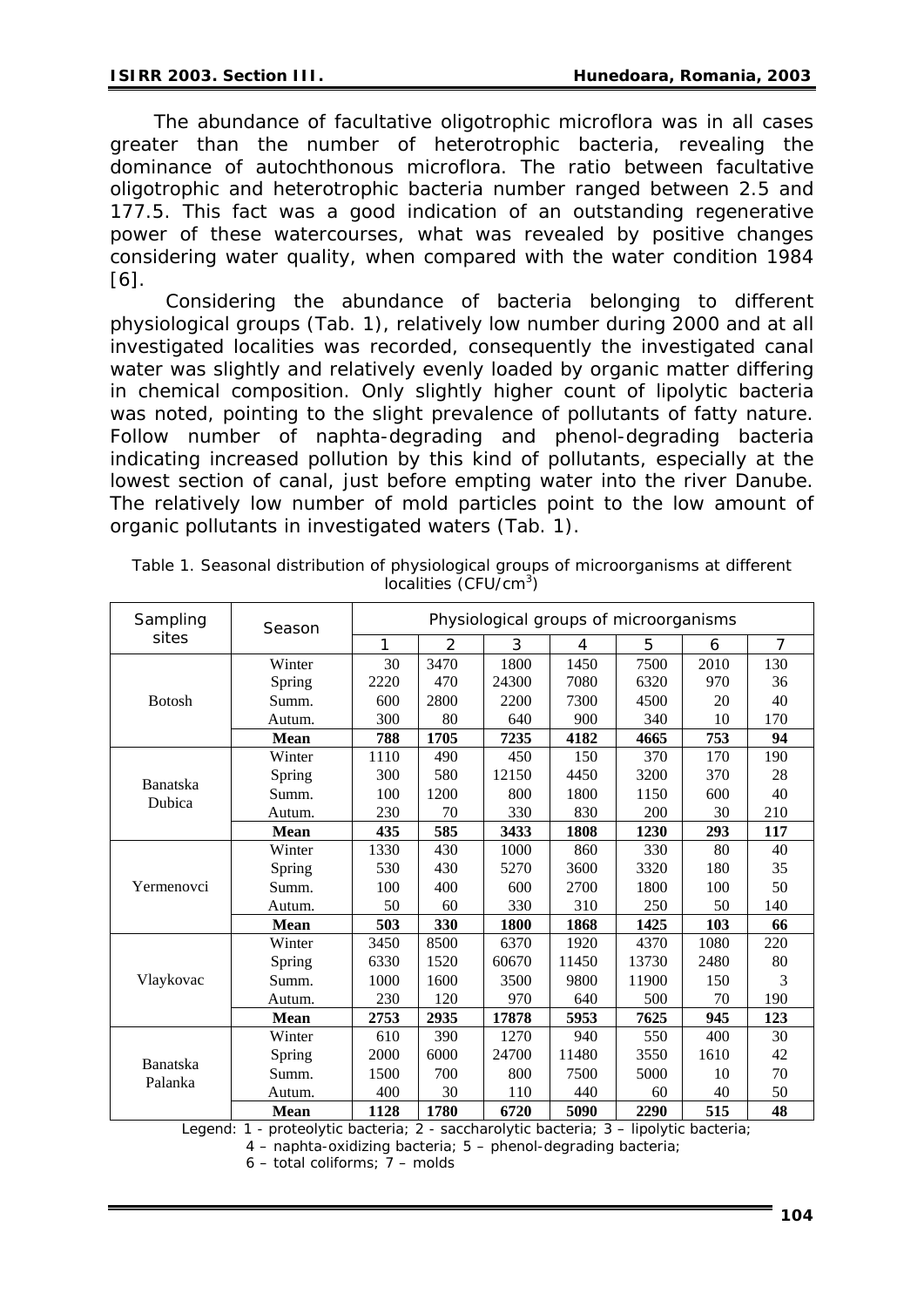At almost all localities the coliform bacteria count was considerably higher during the spring and summer than during autumn and winter seasons. In term of sanitary status, waters of the DTD canal in the course of 2000 were found to be slightly to moderately polluted according to the classification after Kavka (5).

 According to the values of chlorophyll "a" content, the level of nutrients content (trophic level) of canal water et the Banatska Dubica and Yermenovci sampling sites, belonged to oligo-mezotrophic waters; at the Botosh locality water belonged to the mezotrophic category, and at the Banatska Palanka and the Vlaykovac sampling sites water belonged to mezo-eutrophic category (14).

In the same time, since they do not indicate the current state of water, but reflect a certain previous state considering level of organic pollution, saprobiological and microbiological analyses should be supplemented and completed by biochemical, enzymological analyses that indicate contemporary eco-physiological status of investigated water environment (9, 11).



*Figure 2. DTD Canal water quality estimation based on phosphatase activity index*

The level of enzyme phosphatase activity of water testifies to slightly to moderately polluted waters during the period of investigations (Fig. 2). According to the phosphatase activity index (PAI) the canal waters belonged mainly to II-B class, e.g. to slightly polluted water category according to Matavuly (8), or to the II-III class or moderately polluted category. Only samples taken at Botosh in the spring and at the Vlaykovac during the summer season belonged to the III-A class, or to the category of polluted waters.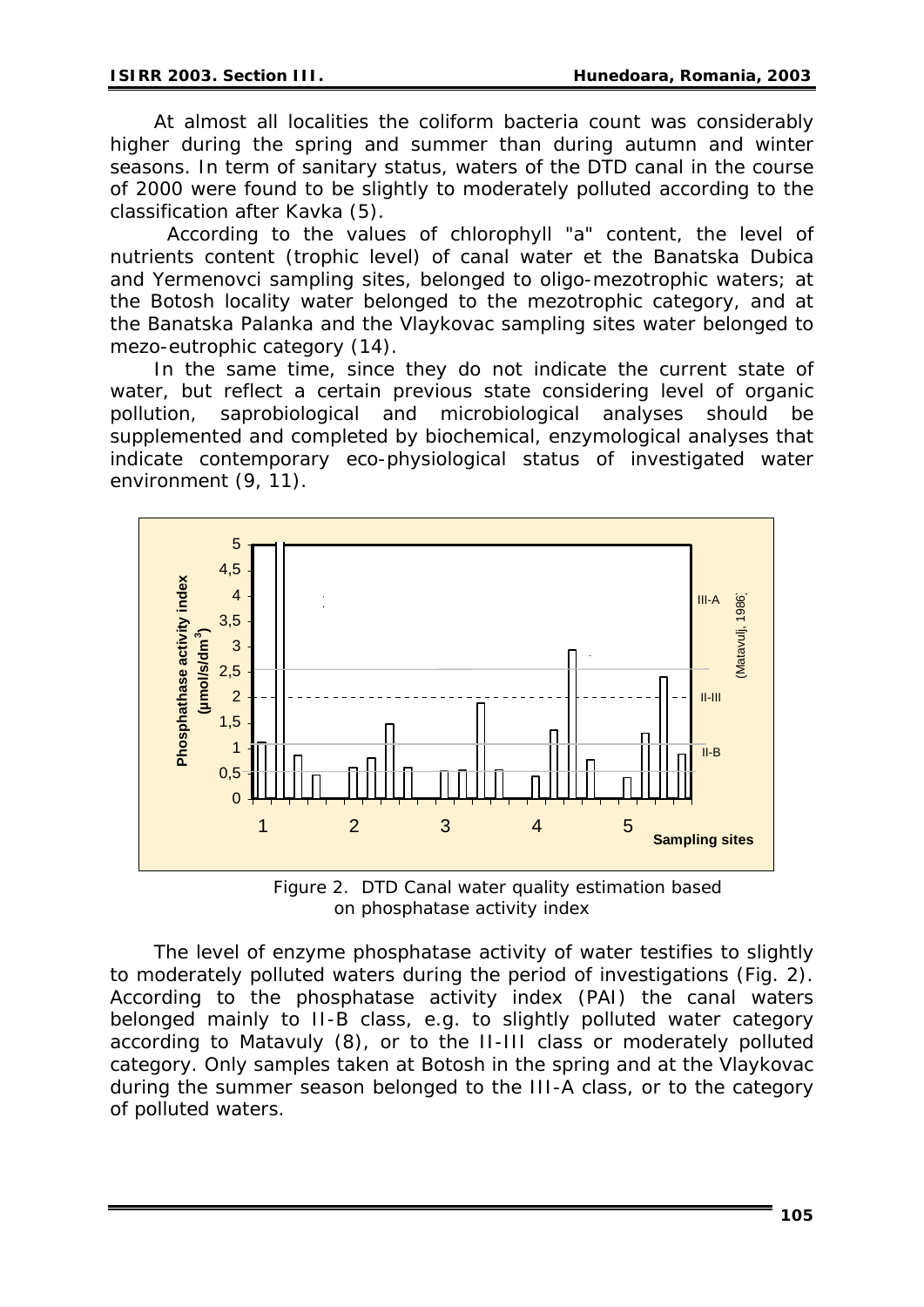It should be also emphasized the high level of positive correlation between the enzyme activity of water and other microbiological indicators of water organic load. Mean values of heterotrophic bacteria count and phosphatase activity index for the whole 2000 point to the slightly to moderately polluted canal water of the majority of samplings (Fig. 3).



*Figure 3. DTD Canal water quality estimation based on mean values of number of heterotrophs and phosphatase activity index (Sampling sites: 1 – Botosh, 2 – Banatska Dubica, 3 – Yermenovci, 4 – Vlaykovac, 5 – Banatska Palanka)* 

## **4. CONCLUSIONS**

Comparing the quality of water of the canal DTD in 1984 with the condition sixteen years later, significant improvement of water quality due to measures of protection and conservation undertaken and also due to reduced water transportation and industrial production has been recorded at the Zrenyanin – Banatska Palanka strech of Main canal of DTD canal net.

Since chemical analyses do not explain the ecological status of water organisms, and since saprobiological and microbiological parameters indicate certain previous condition of water organic pollution, the biochemical, enzymological parameters, indicating contemporary water condition should be employed as parameters of water condition appraisal.

### **5. REFERENCES**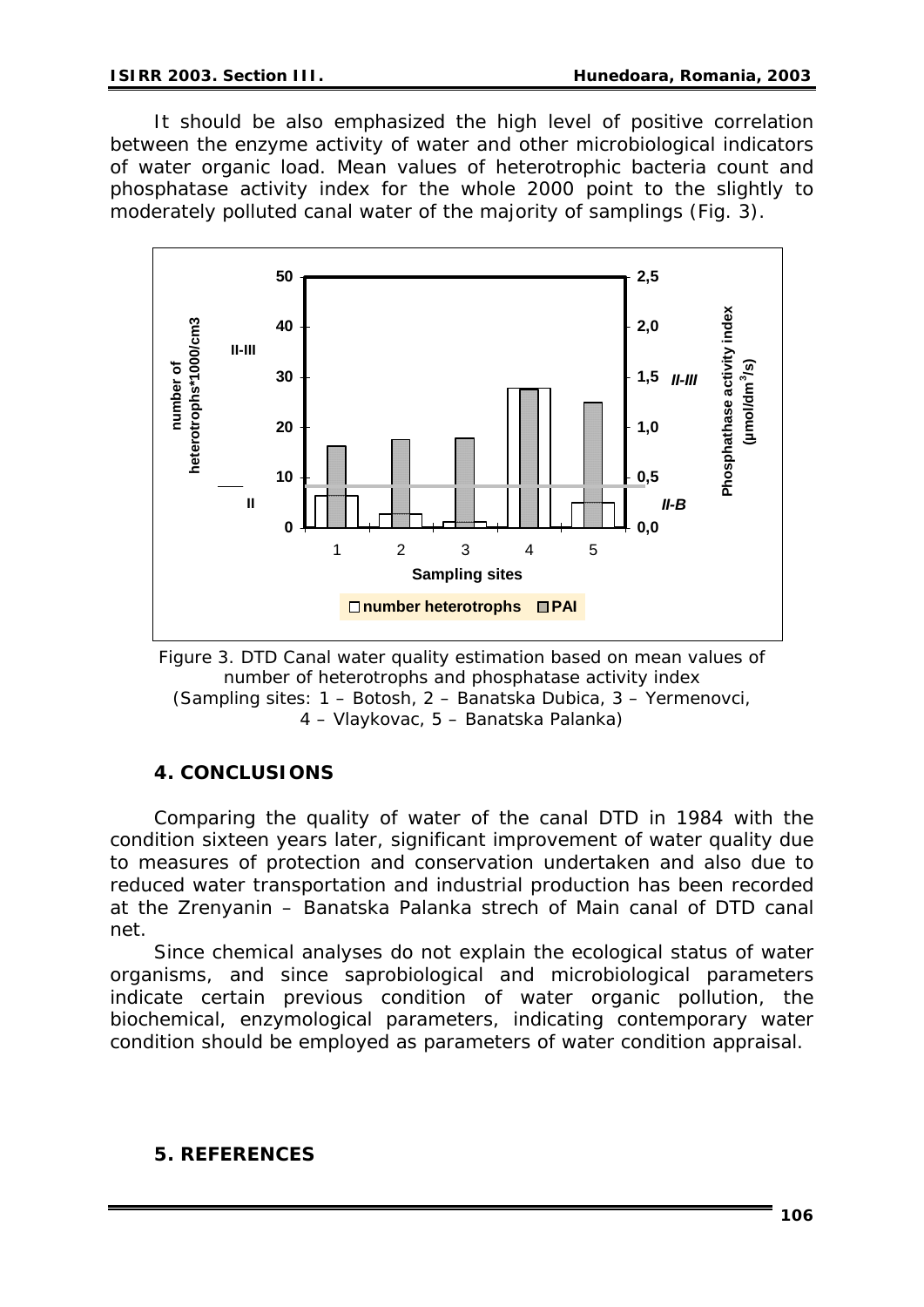- 1. APHA AWWA WEF (1995): Standard methods for the examination of water end wastewater. 19th edition. Washington.
- 2. FLINT, K.P. AND HOPTON, J.W. (1977) Substrate specificity and ion inhibition of bacterial and particle associated alkaline phosphatase of waters and sewage sludges. Eur. J. Appl. Microbiol., 4: 195-204.
- 3. FELFÖLDY, L. (1980): A biológiai vizminösités. 3. Javitott és bövittet kiadás. Vizugyi Hidrobiologia, 9. Budapest.
- 4. GAYIN, S., MATAVULY, M., PETROVICY, O., RADNOVICY, D. (1998): Water quality of the Vrbas-Zrenyanin section of the Major canal of the Danube-Theiss-Danube canal system according to microbiological parameters. Proc. 3rd International Symposium Interdisciplinary Regional Research, Novi Sad, 24-25 sept. 1998, pp: 807-811.
- 5. KAVKA, G.G. (1994): Erfassung und Bewertung der bakteriologischen Beschaffenheit der Donau im Jahre 1993. Vergleich der Grenzprofile Deutschland - Österreich und Österreich - Slowakei. 30 Arbeitstagung der IAD der SIL, Wissenschaftliche Kurzreferate: 296.1-296.7.
- 6. KOHL, W. (1975): Über die Bedeutung Bakteriologischer Untersuchungen für die Beurteilung von Fleissgewässern, Dargestellt am Beispiel der Österreich Donau. Arch. Hydrobiol., 44: 392-461.
- 7. MATAVULY, M., GAYIN, S., GANTAR, M., PETROVICY, O., ERBEZHNIK, M., BOKOROV, M., STOYILKOVICY, S. (1984): Phosphatase activity as an additional parameter of water condition estimate in some lakes of Voyvodina province. (In Serbian, English Abstract) Mikrobiologija (Beograd): 21: 53-61.
- 8. MATAVULY, M. (1986): The unspecific phosphomonoesterhydrolases of microorganisms and their role in phosphorus cycle in aquatic environments. Ph.D. Thesis, Faculty of Natural Sciences, University of Zagreb (in Serbian, English summary).
- 9. MATAVULY, M., BOKOROV, M., GAYIN, S., GANTAR, M., STOYILKOVICY, S., FLINT, K.P. (1990): Phosphatase activity of water as a monitoring parameter. Wat. Sci. Tech., 22, 5: 63-68.
- 10. MATAVULY, M., GAJYN, S., PETROVICY, O., SVIRCHEV, Z., RADNOVICY, D., BOKOROV, M., TAMASH, I. (1996): Water Quality of the Danube-Theiss-Danube channel at the Bezdan - Vrbas section according to microbiological and enzymological parameters. IAD Limnological reports*, 3:* 29-34.
- 11. MATAVULY, M., GAYIN, S., PETROVICY, O., RADNOVICY, D., TAMASH, I., ZEREMSKI, Y., BOKOROV, M. (1998): Water phosphatase activity as a reliable indicator of organic biodegradable nontoxic load of the aquatic ecosystyems of Banat region. Proc. 3<sup>rd</sup> International Symposium Interdisciplinary Regional Research, Novi Sad, 24-25 sept. 1998, pp: 785-792.
- 12. MATAVULY, M., CHUKICY, Z., GAYIN, S., PETROVICY, O., RADNOVICY, D. (1999): Ecological investigations of the Danube-